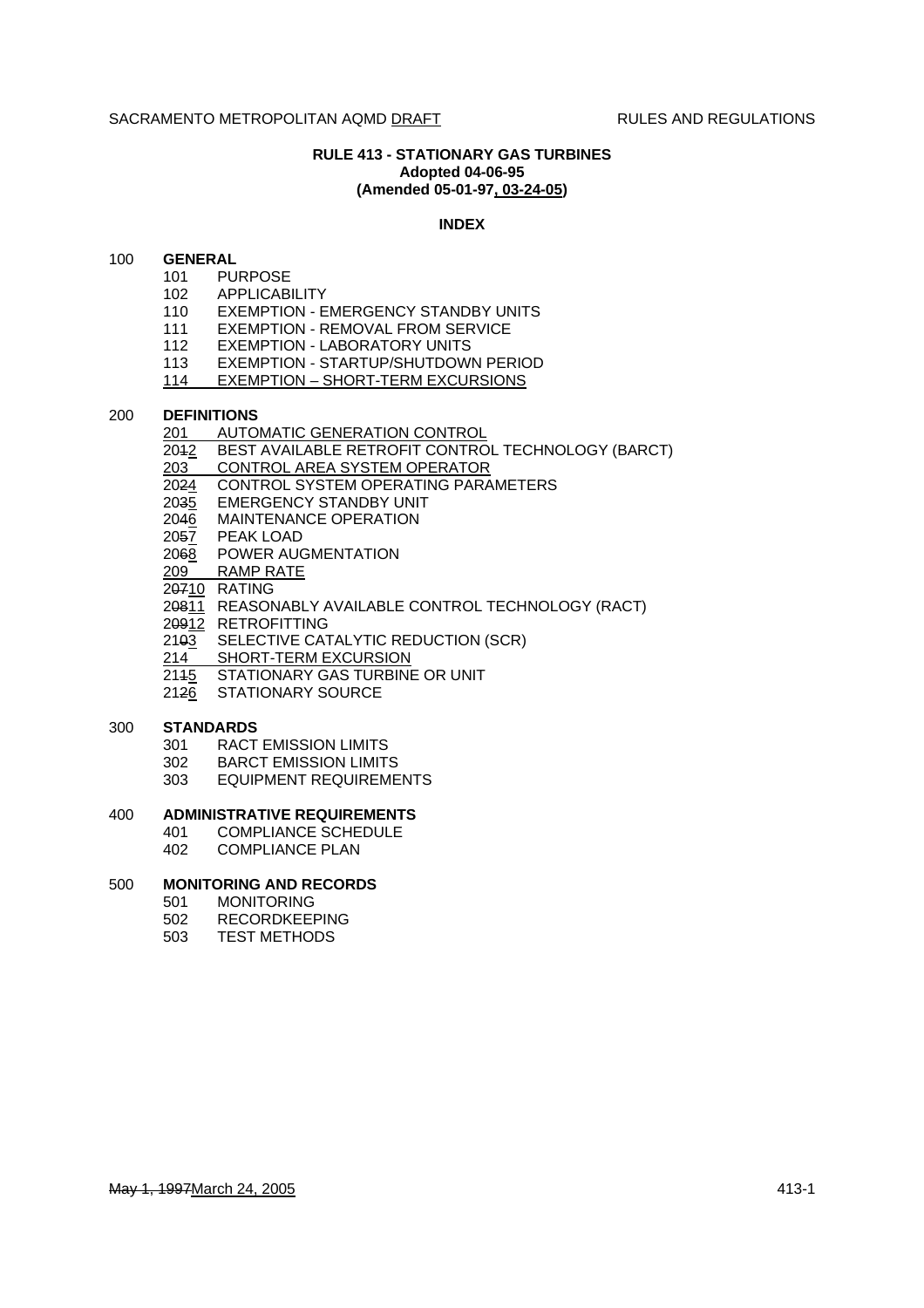#### 100 **GENERAL**

- 101 **PURPOSE:** To limit emissions of nitrogen oxides (NOx) to the atmosphere from the operation of stationary gas turbines.
- 102 **APPLICABILITY:** This rule applies to all stationary gas turbines with ratings equal to or greater than 0.3 megawatt (MW) output, or 3 MMBTU/hr input and operated on gaseous and/or liquid fuel.
- 110 **EXEMPTION EMERGENCY STANDBY UNITS:** Except for Section 303.3, the provisions of Section 300 shall not apply to the operation of gas turbines used to provide emergency electrical power, emergency water pumping for flood control or fire fighting, emergency potable water pumping, or emergency sewage pumping provided the following requirements are met:
	- 110.1 Operation for maintenance purposes shall be limited to 100 hours per year, and such maintenance shall be scheduled in cooperation with the District so as to limit the air quality impact, and
	- 110.2 Operation of the equipment shall be limited to a total of 200 hours per year, and
	- 110.3 Operation of the equipment shall not be for supplying power to a serving utility for distribution on the grid, and
	- 110.4 Operation for other than maintenance purposes shall be limited to actual interruptions of electrical power by the serving utility, emergency water pumping for flood control or fire fighting, emergency potable water pumping, or emergency sewage pumping.
- 111 **EXEMPTION REMOVAL FROM SERVICE:** The provisions of Section 300 shall not apply to any unit that will be removed from service prior to May 31, 1997 provided that the owner or operator complies with the requirements specified in Section 401.4.
- 112 **EXEMPTION LABORATORY UNITS:** The provisions of Sections 301 and 302 shall not apply to laboratory gas turbine units used in research and testing for the advancement of gas turbine technology.
- 113 **EXEMPTION STARTUP/SHUTDOWN PERIOD:** The provisions of Sections 301 and 302 shall not apply to the period of time for the purpose of startup and shutdown of a gas turbine. This period is not to exceed one hour for startup and one hour for shutdown. For a gas turbine with a rated output greater than or equal to 160 MW, which is part of a combined cycle process, the startup period shall not exceed 4 hours following a shutdown of the associated steam turbine of 72 hours or more, and the startup period shall not exceed 3 hours following a shutdown of the associated steam turbine of between 8 hours and 72 hours. In all other cases, the startup period for a gas turbine shall not exceed 1 hour. The shutdown period for a gas turbine shall not exceed 1 hour.
- 114 **EXEMPTION SHORT-TERM EXCURSIONS:** The averaging time for compliance with the emission limits of Sections 301 and 302 shall be 6 hours for a gas turbine with a rated output greater than 100 MW, which is part of a combined cycle process, during short-term excursions. Each short-term excursion shall not include more than four consecutive 15 minute periods when the 15-minute average NOx concentration exceeds the limits of Sections 301 and 302. The maximum 6-hour average NOx concentration for periods that include short-term excursions shall not exceed the limits of Sections 301 and 302. The cumulative total of all 15-minute periods when the average NOx concentration exceeds the limits of Sections 301 and 302 shall not exceed 10 hours per calendar year per gas turbine. The exemption for short-term excursions shall apply to equipment operation under any of the following qualified conditions:

<sup>114.1</sup> Combustion turbine load changes at a rate which exceeds the turbine manufacturer's recommended ramp rate, and which are initiated by the control area system operator when the plant is operating under automatic generation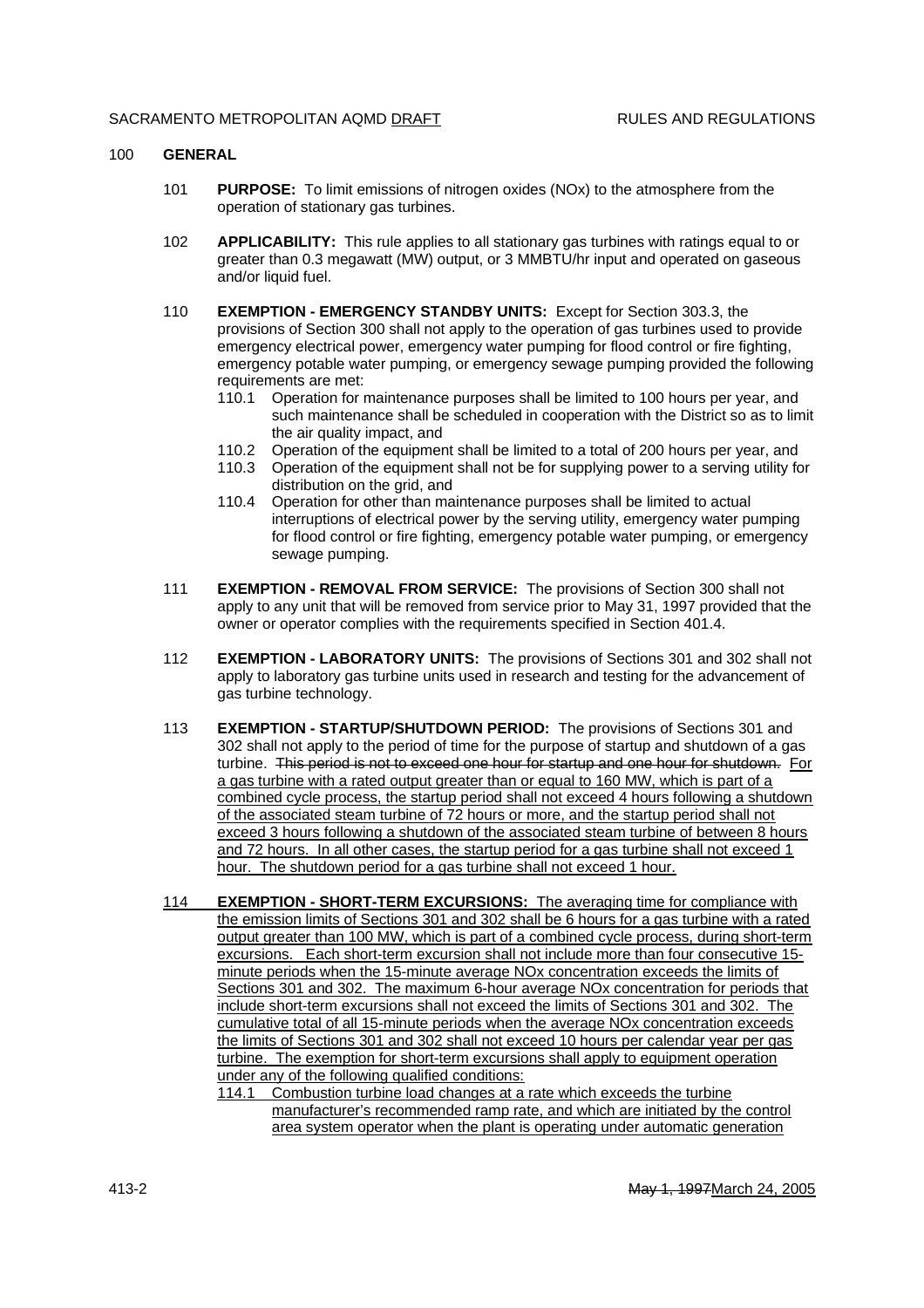control, or are the result of activation of a plant automatic safety or equipment protection system.

- 114.2 Fuel pressure variations, or the activation of a plant automatic safety or equipment protection system, that force the turbine control system to modify the air/fuel mixture for reasons of safety.
- 114.3 Initiation or shutdown of an evaporative cooler, inlet air chiller, or inlet air misting system.
- 114.4 Initiation or shutdown of duct burners.
- 114.5 Initiation or shutdown of power augmentation water or steam injection.
- 114.6 Conditions resulting from technological limitations as identified by the operator and approved in writing by the Air Pollution Control Officer, the California Air Resources Board, and the U.S. Environmental Protection Agency.

#### **200 DEFINITIONS**

- 201 **AUTOMATIC GENERATION CONTROL:** The computer link between the control area system operator and an electrical power generating plant, by which the control area system operator can control adjustments, upward or downward, in the electrical power output of the generating plant.
- 2012 **BEST AVAILABLE RETROFIT CONTROL TECHNOLOGY (BARCT):** Best Available Retrofit Control Technology, as defined in Section 40406 of the California Health and Safety Code, is "an emission limitation that is based on the maximum degree of reduction achievable, taking into account environmental, energy, and economic impacts by each class or category of sources." These limits are specified in Section 302.
- 203 **CONTROL AREA SYSTEM OPERATOR:** The organization that regulates electrical power generation within a specified region (the control area) in order to balance electrical loads and maintain planned interchange schedules with other control areas.
- 2024 **CONTROL SYSTEM OPERATING PARAMETERS:** The operating parameters that the Air Pollution Control Officer deems necessary to analyze when determining compliance, including, but not limited to, ammonia and exhaust gas flow rates, the exhaust gas temperature, and the water or steam injection rate.
- 2035 **EMERGENCY STANDBY UNIT:** Any gas turbine unit which is used exclusively for either emergency purposes or maintenance operations. Maintenance operations shall be limited to one hundred (100) or fewer hours per calender calendar year with the total hours not to exceed 200 hours. A unit is used for emergency purposes if the unit operates to provide:
	- 2035.1 Electrical power during interruptions of electrical power by an unforeseeable event,
	- 2035.2 Water pumping for flood control,
	- 2035.3 Water pumping for fire control,
	- 2035.3 Emergency potable water pumping,
	- 2035.4 Emergency sewage water pumping,

Electricity generated by the unit cannot be sold.

- 2046 **MAINTENANCE OPERATION:** The use of an emergency standby unit and fuel system during testing, repair and routine maintenance to verify its readiness for emergency standby use.
- 2057 **PEAK LOAD:** Means 100 percent of the manufacturer's design capacity of the gas turbine.
- 2068 **POWER AUGMENTATION**: Any increase in the gas turbine shaft output and/or decrease in gas turbine fuel consumption by the addition of energy recovered from exhaust heat.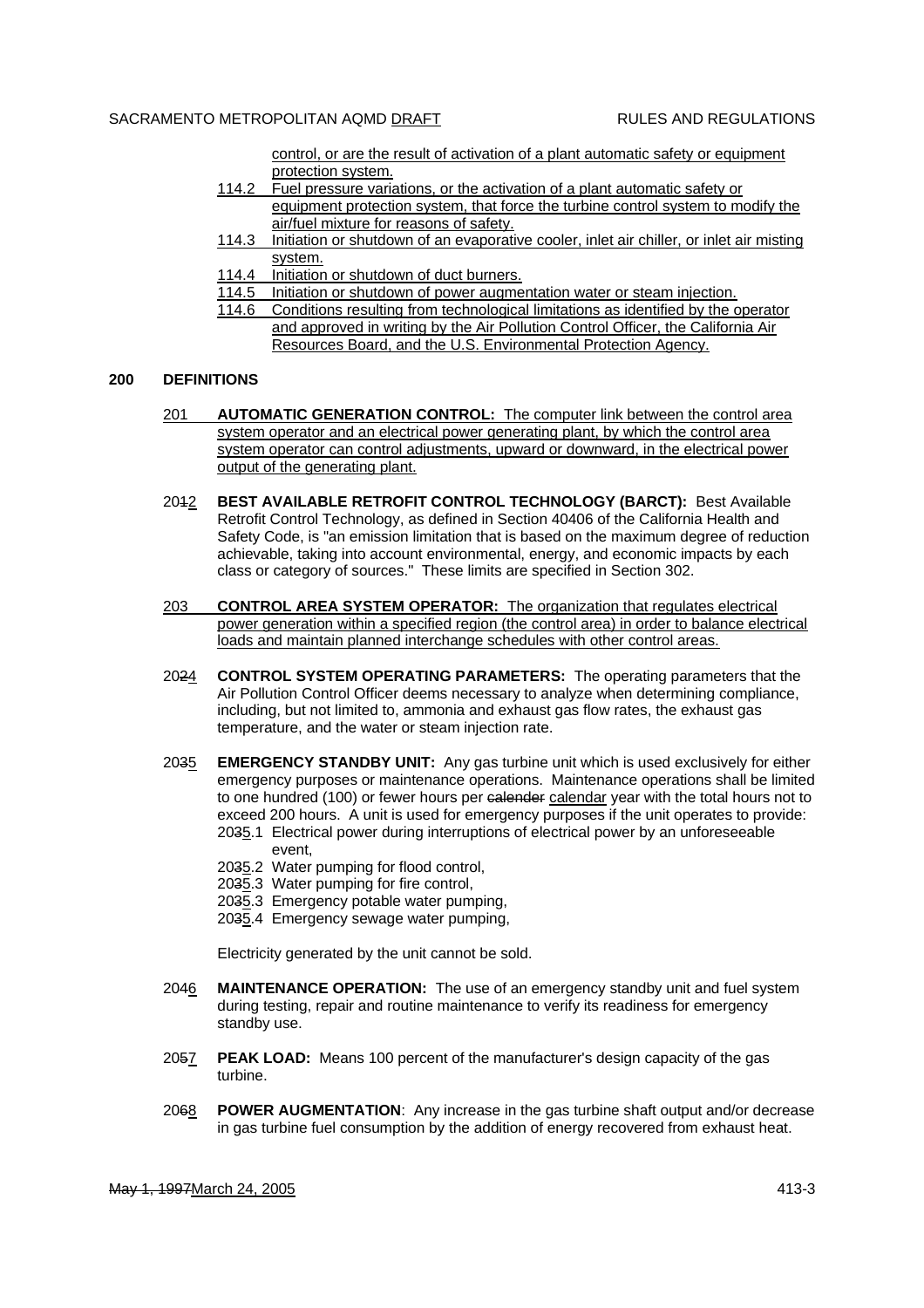- 209 **RAMP RATE:** The rate of change in the electrical power output of a generating unit over time, typically expressed as megawatts per minute.
- 20710 **RATING:** The continuous megawatt (MW) rating or mechanical equivalent specified by a manufacturer for a gas turbine without power augmentation.
- 20811 **REASONABLY AVAILABLE CONTROL TECHNOLOGY (RACT):** Reasonably Available Control Technology means "the lowest emission limitation that a unit is capable of meeting by the application of control technology that is reasonably available considering technological and economic feasibility," as specified in Section 301.
- 20912 **RETROFITTING:** Any physical change to an emissions unit necessary for reducing NOx emissions to comply with the NOx emissions limits specified in Sections 301 through 302 of this rule, including, but not limited to, burner replacement, and the addition of emissions control equipment. Changes in the method of operation is are not considered to be retrofitting.
- 2103 **SELECTIVE CATALYTIC REDUCTION (SCR):** Selective Catalytic Reduction is a post combustion NOx control technique. A reducing agent (for example: ammonia) is used in a gas-phase reaction with oxides of nitrogen in the presence of a catalyst to form nitrogen and water.
- 214 **SHORT-TERM EXCURSION:** A period of time in which the 15-minute average concentration of NOx emitted from a stationary gas turbine exceeds the limits of Sections 301 and 302 in response to transient operating conditions as specified in Sections 114.1 through 114.6.
- 2145 **STATIONARY GAS TURBINE OR UNIT:** Any gas turbine that remains or will remain at a stationary source for:
	- 2115.1 more than 12 consecutive months. Any gas turbine that replaces a gas turbine at a stationary source and is intended to perform the same function as the gas turbine being replaced will be included in calculation the consecutive time period. In that case, the cumulative time of both gas turbines, including the time between the removal of the original gas turbine and installation of the replacement gas turbine, would be counted toward the consecutive residence time period; or
	- 2115.2 less than 12 consecutive months where such a period represents the full length of normal annual source operations, such as a seasonal source.
- 2126 **STATIONARY SOURCE:** Any building, structure, facility, or installation which emits or may emit any affected pollutant directly or as a fugitive emission.
	- 2126.1 Building, structure, facility, or emissions unit includes all pollutant emitting activities which:
		- a. belong to the same industrial grouping, and
		- b. are located on one property or on two or more contiguous properties, and
		- c. are under the same or common ownership, operation, or control or which are owned or operated by entities which are under common control.
	- 2126.2 Pollutant emitting activities shall be considered as part of the same industrial grouping if:
		- a. they belong to the same two-digit standard industrial classification code, or
		- b. they are part of a common production process. (Common production process includes industrial processes, manufacturing processes and any connected processes involving a common material.)

## **300 STANDARDS**

301 **RACT EMISSION LIMITS:**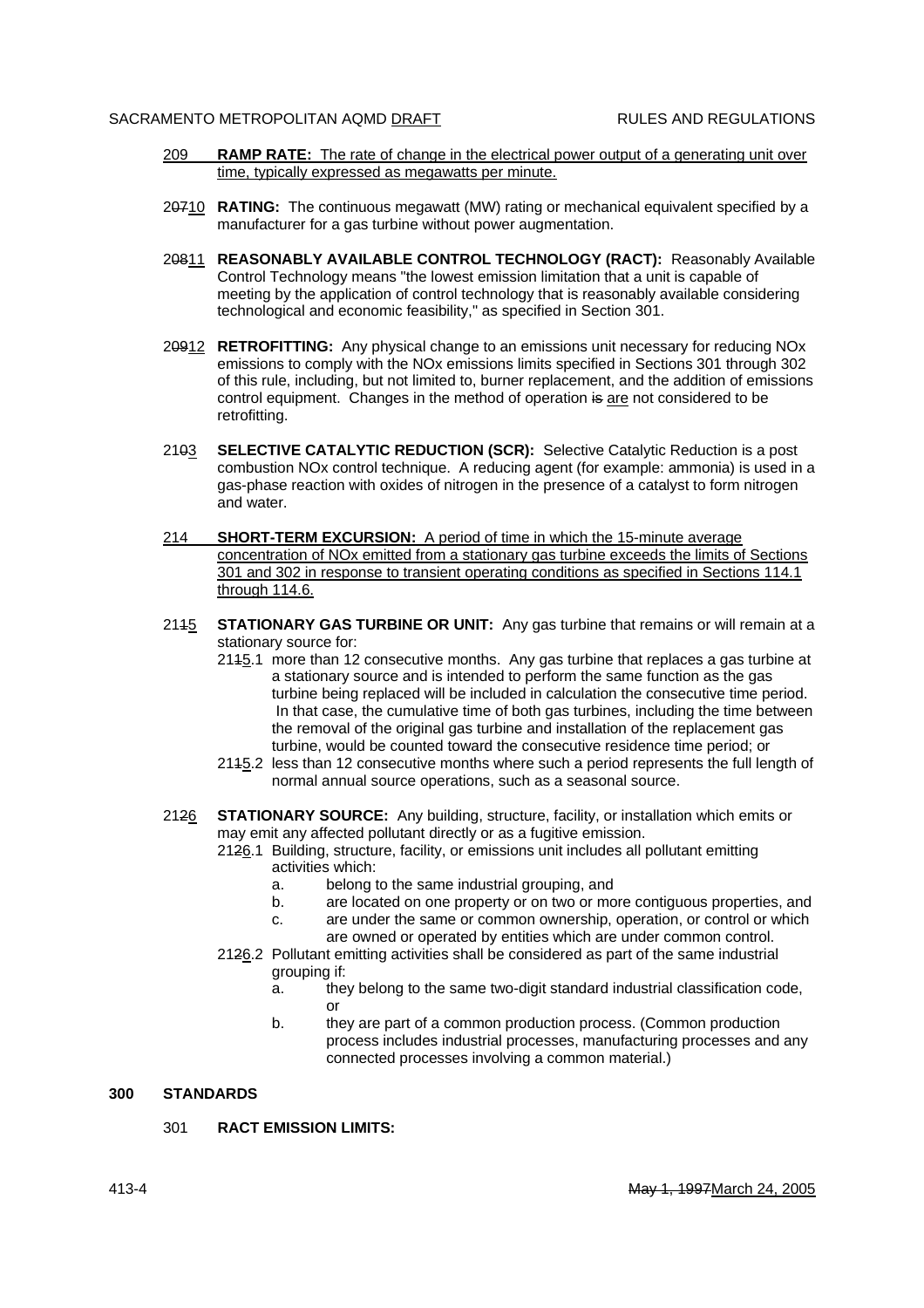- 301.1 **RACT EMISSIONS LIMITS GASEOUS FUEL FIRING:** The NOx emissions shall not exceed 42 parts per million by volume on a dry basis, corrected to 15 percent oxygen  $(O_2)$  when firing on gaseous fuels.
- 301.2 **RACT EMISSIONS LIMITS LIQUID FUEL FIRING:** The NOx emissions from any unit shall not exceed 65 parts per million by volume on a dry basis, corrected to 15 percent oxygen  $(O_2)$  when firing on liquid fuels.

## 302 **BARCT EMISSION LIMITS:**

## 302.1 **BARCT EMISSIONS LIMITS - GASEOUS FUEL FIRING:**

- a. The NOx emissions from any unit with a rated unit size output less than 2.9 MW, or any unit greater than or equal to 2.9 MW operating less than 877 hours per year, shall not exceed 42 parts per million by volume on a dry basis, corrected to 15 percent oxygen  $(O_2)$  when firing on gaseous fuels.
- b. The NOx emissions from any unit operated 877 hours or more per calender calendar year with a rated unit size output greater than or equal to 2.9 MW and less than 10 MW shall not exceed 25 parts per million by volume on a dry basis, corrected to 15 percent oxygen  $(O_2)$  when firing on gaseous fuels.
- c. The NOx emissions from any unit operated 877 hours or more per calender calendar year with a rated unit size output greater or equal to 10 MW, without SCR installed, shall not exceed 15 parts per million by volume on a dry basis, corrected to 15 percent oxygen  $(O<sub>2</sub>)$  when firing on gaseous fuels.
- d. The NOx emissions from any unit operated 877 hours or more per calender calendar year with a rated unit size output greater or equal to 10 MW, with SCR installed, shall not exceed 9 parts per million by volume on a dry basis, corrected to 15 percent oxygen  $(O_2)$  when firing on gaseous fuels.

## 302.2 **BARCT EMISSIONS LIMITS - LIQUID FUEL FIRING:**

- a. The NOx emissions from any unit with a rated unit size output of less than 10 MW or any unit greater than or equal to 2.9 MW operating less than 877 hours per year, shall not exceed 65 parts per million by volume on a dry basis, corrected to 15 percent oxygen  $(O_2)$  when firing on liquid fuels.
- b. The NOx emissions from any unit operated 877 hours or more per calender calendar year with a rated unit size output greater or equal to 10 MW, without SCR installed, shall not exceed 42 parts per million by volume on a dry basis, corrected to 15 percent oxygen  $(O_2)$  when firing on liquid fuels.
- c. The NOx emissions from any unit operated 877 hours or more per calender calendar year with a rated unit size output greater or equal to 10 MW, with SCR installed, shall not exceed 25 parts per million by volume on a dry basis, corrected to 15 percent oxygen  $(O<sub>2</sub>)$  when firing on liquid fuels.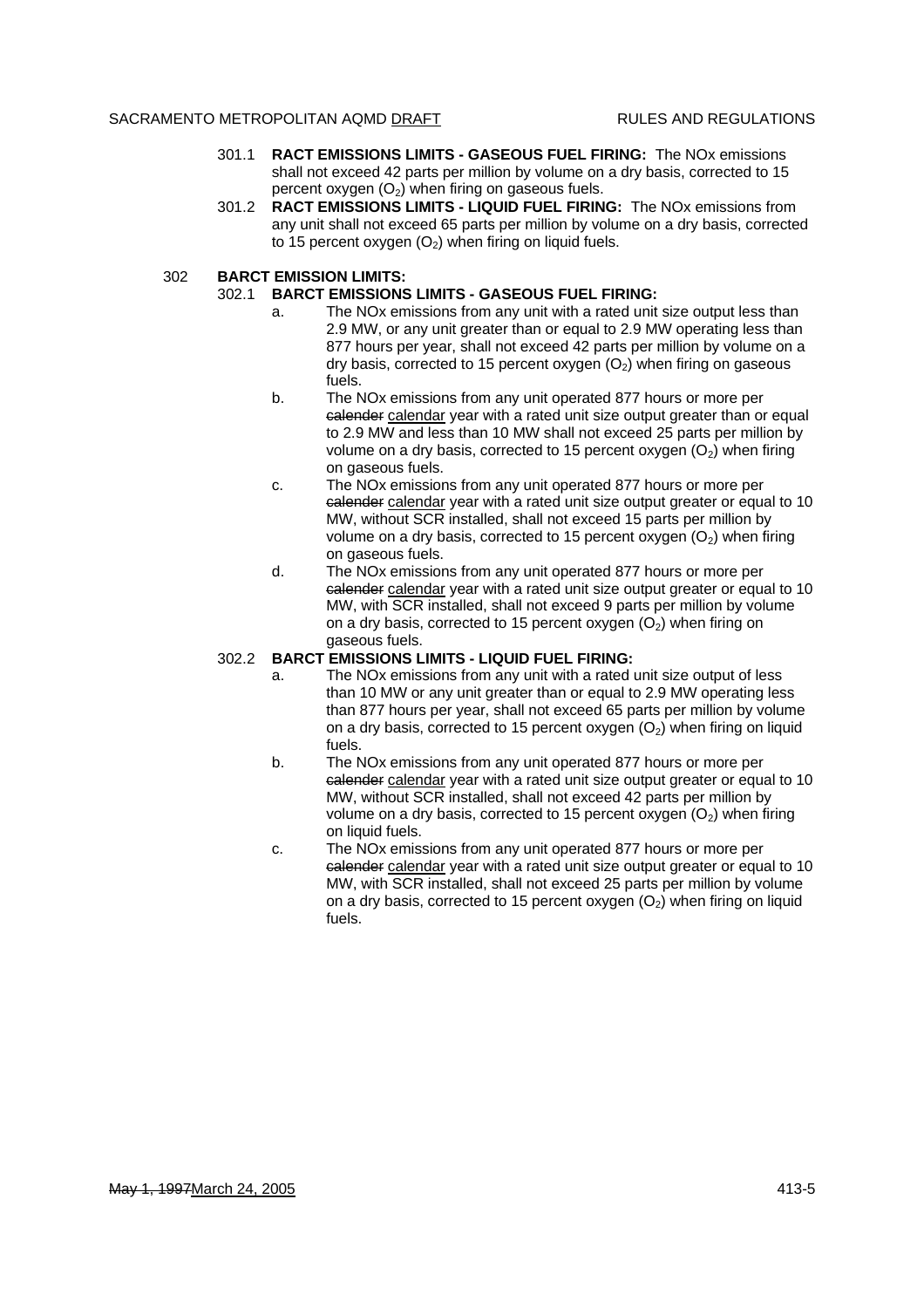| <b>Requirements</b> | Time of<br><b>Operation</b> | <b>Unit Size</b><br>Rating | <b>NO<sub>x</sub></b> Emission Limit<br>(ppmv) |                       |
|---------------------|-----------------------------|----------------------------|------------------------------------------------|-----------------------|
|                     | (hr/yr)                     | (MW)                       | <b>Gaseous</b><br><b>Fuel</b>                  | Liquid<br><b>Fuel</b> |
| <b>RACT</b>         | any                         | $\geq 0.3$                 | 42.0                                           | 65.0                  |
| <b>BARCT</b>        | any                         | $≥0.3$ to $<$ 2.9          | 42.0                                           | 65.0                  |
|                     | < 877                       | $\geq$ 2.9                 | 42.0                                           | 65.0                  |
|                     | $\geq 877$                  | $≥2.9$ to <10              | 25.0                                           | 65.0                  |
|                     | ≥877                        | $\geq$ 10.0 (no SCR)       | 15.0                                           | 42.0                  |
|                     | $\geq 877$                  | $\geq$ 10.0 (w SCR)        | 9.0                                            | 25.0                  |

### **Summary of RACT and BARCT Requirements of Sections 301 and 302**

#### 303 **EQUIPMENT REQUIREMENTS:**

- 303.1 The owner or operator of any unit with a rated unit size output of less than 10 MW shall install, operate, and maintain in calibration, equipment approved by the Air Pollution Control Officer that continuously measures and records the following: Control System Operating Parameters, and Elapsed time of operation.
- 303.2 The owner or operator of any unit with a rated unit size output greater or equal to 10 MW and operated for more than 4000 hours in any one calendar year during the three years before April 6, 1995 shall install, operate, and maintain in calibration, equipment approved by the Air Pollution Control Officer that continuously measures and records the following: Control System Operating Parameters, Elapsed time of operation, and continuous exhaust gas NOx concentrations corrected to 15 percent oxygen  $(O<sub>2</sub>)$  on a dry basis. The NOx continuous emission monitoring (CEM) system shall meet requirements as specified in 40 CFR Part 60 Appendix B, Specification 2 by May 31, 1997.
- 303.3 The owner or operator of any unit subject to any provision of this rule shall install by April 6, 1996, a non-resettable totalizing hour meter on each turbine.

# **400 ADMINISTRATIVE REQUIREMENTS**

## 401 **COMPLIANCE SCHEDULE**

- 401.1 **RACT EMISSION LIMITS:** The owner or operator of any unit in existence on April 6, 1995, subject to the emission limits of Sections 301.1 and 301.2, shall comply with these limits effective May 31, 1995 unless retrofitting is required. If retrofitting is required to achieve these limits, the owner or operator shall comply with the increments of progress of Section 401.3 and be in compliance with the BARCT limits by the date specified in Section 401.3. Interim compliance with the limits of Sections 301.1 and 301.2 does not exclude that owner or operator from final compliance with the limits of Sections 302.1 and 302.2 and the increments of progress of Section 401.3.
- 401.2 **BARCT EMISSION LIMITS:** The owner or operator of any unit in existence on April 6, 1995, subject to the emission limits of Sections 302.1 and 302.2, shall comply with the limits effective May 31, 1997 and shall do so in accordance with the increments of progress of Section 401.3.
- 401.3 **INCREMENTS OF PROGRESS:** The owner or operator of any unit subject to the emissions limits of Sections 301 and 302 shall comply with the following increments of progress:
	- a. By May 31, 1995, submit to the Air Pollution Control Officer a compliance plan as specified in Section 402.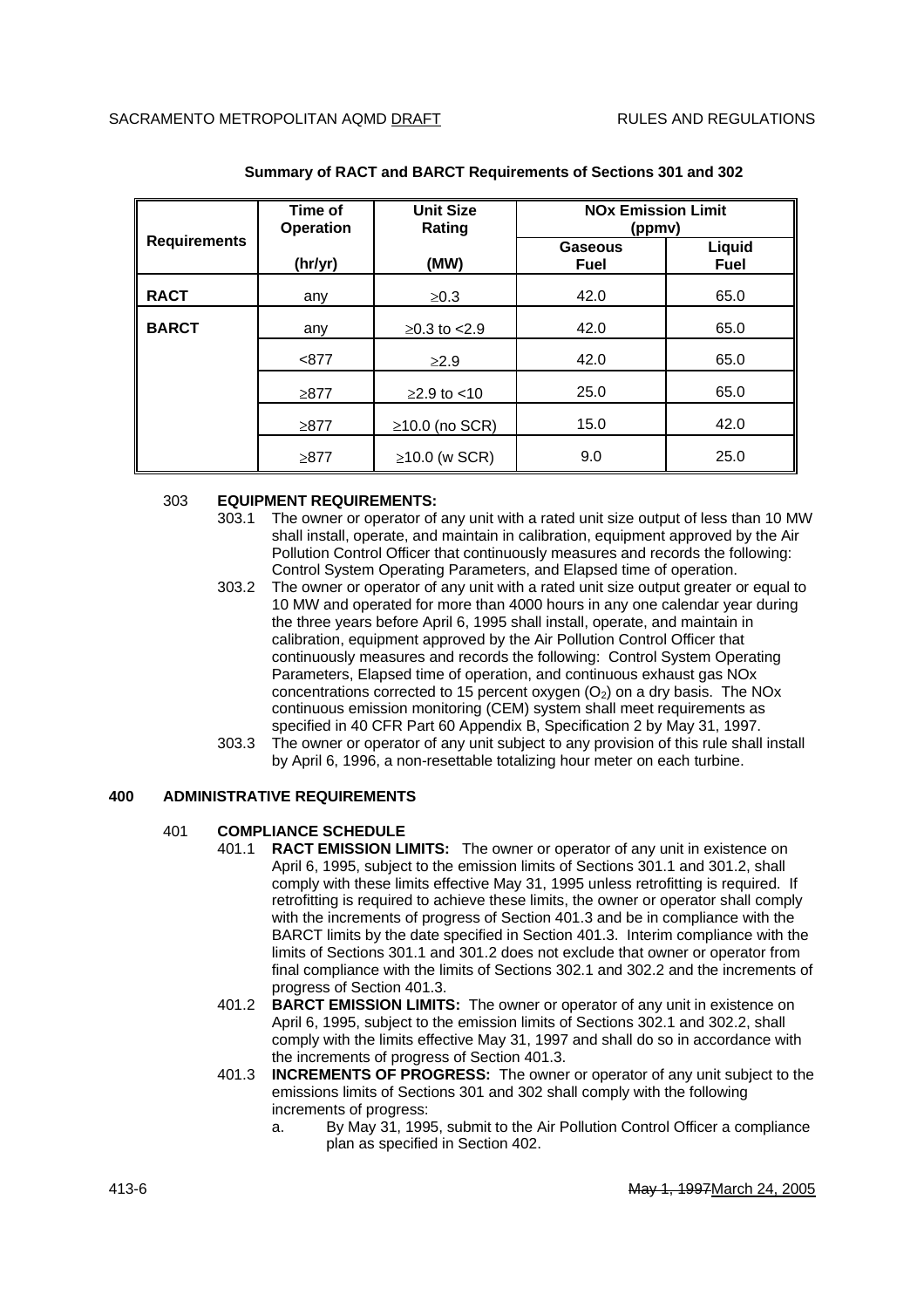- b. By January 31, 1996, submit to the Air Pollution Control Officer a complete application for an authority to construct for the modifications necessary to meet the limits of Sections 302.1 and 302.2.
- c. By November 30, 1996, begin construction.
- d. By March 31, 1997, complete construction.
- e. By May 31, 1997, comply with the emission limits of Sections 302.1 and 302.2. This shall include the submittal to the Air Pollution Control Officer of a complete source test report indicating compliance.
- 401.4 **REMOVAL FROM SERVICE:** The owner or operator of any unit in existence on April 6, 1995 that is expected to be removed from service by May 31, 1997 shall comply with the following:
	- a. By May 31, 1995, submit to the Air Pollution Control Officer a notification requesting an exemption from the requirements of Sections 301 and 302.
	- b. By January 31, 1996, submit to the Air Pollution Control Officer a complete application for an Authority to Construct for modification of the Permit to Operate.
	- c. By May 31, 1997, discontinue operation of the unit, disconnect the fuel supply line(s), and notify the Air Pollution Control Officer in writing of the removal from service.

Operation of any unit beyond May 31, 1997, shall be done in compliance with the applicable NOx limits in Section 302.

- 401.5 **EMERGENCY STANDBY UNITS:** The owner or operator of any unit in existence prior to April 6, 1995 shall, by May 31, 1995, submit to the Air Pollution Control Officer a notification requesting an exemption from the requirements of Section 300.
- 402 **COMPLIANCE PLAN:** The owner or operator of any unit shall submit, for approval to the Air Pollution Control Officer, a Plan for compliance with the provisions of Section 300. The plan shall include:
	- 402.1 The following information relative to each unit subject to this rule: the name of the manufacturer, model number, rated shaft power output (MW), hours of operation, fuel type, and fuel consumption rate (MCF/hr or gal/hr).
	- 402.2 A description of the NOx control system proposed for each unit, including type and manufacturer, as well as the measurement and recording equipment required in Section 303. Data on the expected performance of the NOx control system shall also be included.
	- 402.3 A compliance schedule for each unit, including, but not limited to, specific dates for the following events: final engineering, contract award, starting date of construction, completion date of construction, and the date of final compliance.

## **500 MONITORING AND RECORDS**

501 **MONITORING:** The owner or operator of any unit subject to the requirements of Sections 301 and 302 shall test the unit annually using the test methods specified in Section 503.

#### 502 **RECORDKEEPING:**

- 502.1 The owner or operator of any unit subject to the provisions of this rule shall maintain an operation record containing, at a minimum, the following data:
	- a. Permit number of each gas turbine.
	- b. Manufacturer, model number and rating in megawatts of each gas turbine.
	- c. Actual startup and shutdown time, daily hours of operation, and cumulative hours of operation to date for the calendar year. In addition, for emergency standby units, hours of operation shall be listed separately for emergencies and for maintenance operations.
	- d. Actual daily fuel usage of each unit.
	- e. Date and results of most recent emission test reported as ppmv @ 15%  $O<sub>2</sub>$  and pound per unit time.